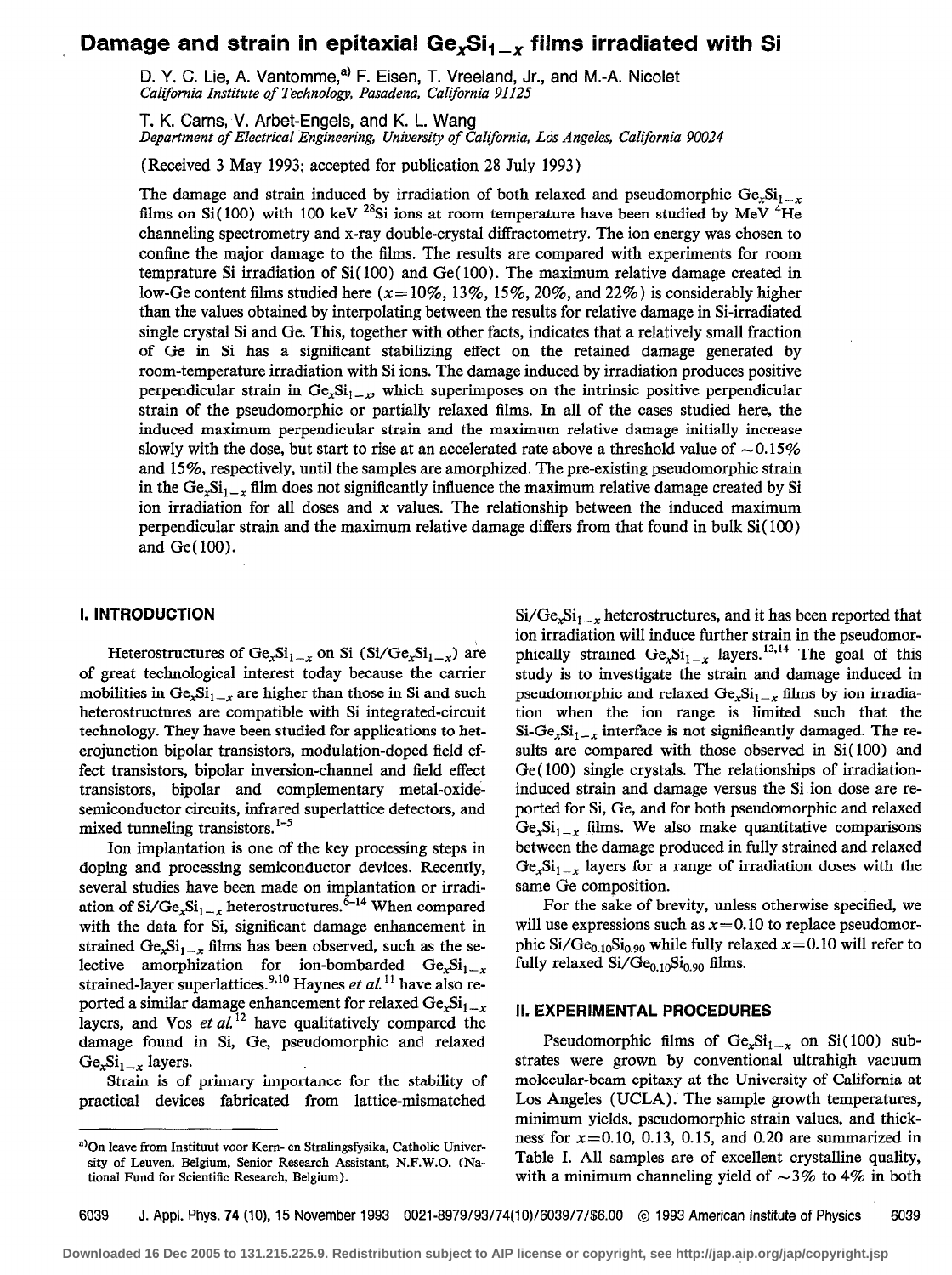TABLE I. Basic information about the pseudomorphic  $Si/Ge_{1}Si_{1-x}$  samples used in this article.

| x<br>(Ge content) | $T_{\rm growth}$<br>(°C) | $\epsilon_{\rm exp}$<br>( %) | $\epsilon_{\text{theo}}$<br>$( \% )$ | $\chi_{\rm min}$<br>$($ %) | Thickness<br>'Å) |
|-------------------|--------------------------|------------------------------|--------------------------------------|----------------------------|------------------|
| 0.10              | $-450$                   | 0.72                         | 0.74                                 | ~4                         | 2450             |
| 0.13              | $-450$                   | 0.95                         | 0.95                                 | $\sim$ 3                   | 2350             |
| 0.15              | $-400$                   | 1.10                         | 1.08                                 | $-4$                       | 2400             |
| 0.20              | $-400$                   | 1.38                         | 1.45                                 | $\sim\!4$                  | 2000             |

Si and Ge signals. Film thickness was determined by MeV <sup>4</sup>He backscattering spectrometry. High-resolution doublecrystal x-ray rocking curves evidence the pseudomorphic nature of the heterostructures, with a parallel strain equal to zero within the experimental sensitivity ( $\sim 10^{-4}$ ). All of the strain values refer to the difference in lattice constant with respect to those of the substrates. These measured strain values are consistent with the predictions of linear elasticity theory for the pseudomorphic films.

Another  $x=0.10$  layer $\sim$ 3  $\mu$ m thick, also grown by molecular beam epitaxy at UCLA, was shown by x-ray rocking curve analysis to have a lattice constant of 5.454 Å, which is that of a fully relaxed film. A  $600$ -nm-thick layer with  $x=0.22$  was grown at the Institute of Thin Film and Ion Technology (ISI) in Jülich, Germany, where strain measurement with MeV<sup>4</sup>He ions channeled parallel to an inclined [110] axis yielded a tetragonal distortion of  $4.9\times10^{-3}$  for that sample. We confirmed the thickness by backscattering spectrometry. X-ray rocking curves yielded strain values equivalent to a tetragonal distortion of  $5.0 \times 10^{-3}$ , in agreement with the channeling experiments. This sample is therefore partially relaxed, with residual strain about 17% of that of a pseudomorphic film. Both this partially relaxed  $x=0.22$  and the fully relaxed  $x=0.10$ films are of rather good crystalline quality, with minimum channeling yields of  $\sim 4\%$  and  $\sim 5\%$  in the Si and Ge signals, respectively:

All of the Si(100)/Ge<sub>x</sub>Si<sub>1-x</sub> epilayers described above, as well as Si( 100) and Ge( 100) wafers, were irradiated at room temperature in high vacuum ( $\sim 10^{-7}$  Torr) with 100 keV  $^{28}$ Si ions to doses ranging from  $10^{13}$  to  $10^{15}$  Si/cm<sup>2</sup>. All samples were chemically cleaned before loading into the implanter (10 min each in ultrasonic baths of trichloroethane, acetone, and methanol, followed by a dip in 0.1% HF solution until a hydrophobic surface was obtained, finally rinsed in de-ionized water, and then blown dry with nitrogen gas). During irradiation, the sample normal was tilted by 7" with respect to the incident beam to minimize channeling. The beam current was limited to  $\leq 0.1 \mu A/cm^2$ . and kept fairly steady to limit beam heating or dose-rate effects. The ion doses reported here are within  $\pm 5\%$  accuracy.

X-ray double crystal diffractometry was used to monitor the strain in the implanted layer. Both symmetrical (400) and asymmetrical (311) rocking curves were taken at room temperature in air as little as 1 h after irradiation, as well as several months later. The strain profiles as a function of depth were extracted by simulating the exper-



FIG. 1. The  ${}^{4}$ He axial channeling spectra along the [100] direction of  $x=0.10$  irradiated with 100 keV Si to various doses at room temperature. The detector angle is 170' with respect to the direction of the incidence 4He beam.

imental rocking curves using the dynamical x-ray diffraction theory.<sup>15</sup> MeV <sup>4</sup>He channeling spectrometry was used to measure relative damage in the implanted layers.<sup>16</sup> There was no detectable increase in the channeling yield as a result of the He irradiation. The relative damage profiles were extracted from these channeling spectra using a numerical, iterative fitting model.<sup>17</sup>

We have utilized an ion energy of 100 keV for irradiation of  $Ge_{x}Si_{1-x}$  films in order to limit the damage at the interface, The change in the ion energy from 100 keV for the case  $x=0$  (Si), 0.10, 0.13, 0.15, 0.20 to 300 keV for  $x=1$  (Ge) should be noted. This was done to maintain approximately similar values of average energy densities deposited in the collision cascade by the energetic ions.

# Ill. RESULTS AND DlSCUSSlON

#### A. Damage and strain

Figure 1 shows the 2 MeV  ${}^{4}$ He [100] axial channeling spectra for  $x=0.10$  irradiated with various doses of Si, together with the spectrum for random beam incidence. For both Ge and Si signals, the irradiation causes damage peaks that rise with increasing Si ion dose, until they reach the level of the random incidence spectrum. We have used the Si signals in these spectra to extract profiles of damage.

Figure 2 shows a set of selected x-ray rocking curves from symmetrical (400) diffraction for  $x=0.10$ . The negative angular shift of the epilayer signal with respect to that of the substrate at 0" indicates a positive perpendicular strain of the film,  $\epsilon^{\perp}$ , which clearly increases with the irradiation dose. The perpendicular strain relaxes very little at room temperature  $( < 0.01\%$  in strain value in the experimentally accessible time frame of 1 h to many months after irradiation). The parallel strain,  $\epsilon^{||}$ , of all pseudomorphic samples considered here, irradiated or not, is zero within the experimental sensitivity ( $\langle 0.01\% \rangle$ ). Because of the- damage created by the ion irradiation, the intensity of the x-ray diffraction peak from the irradiated layer decreases as the dose rises.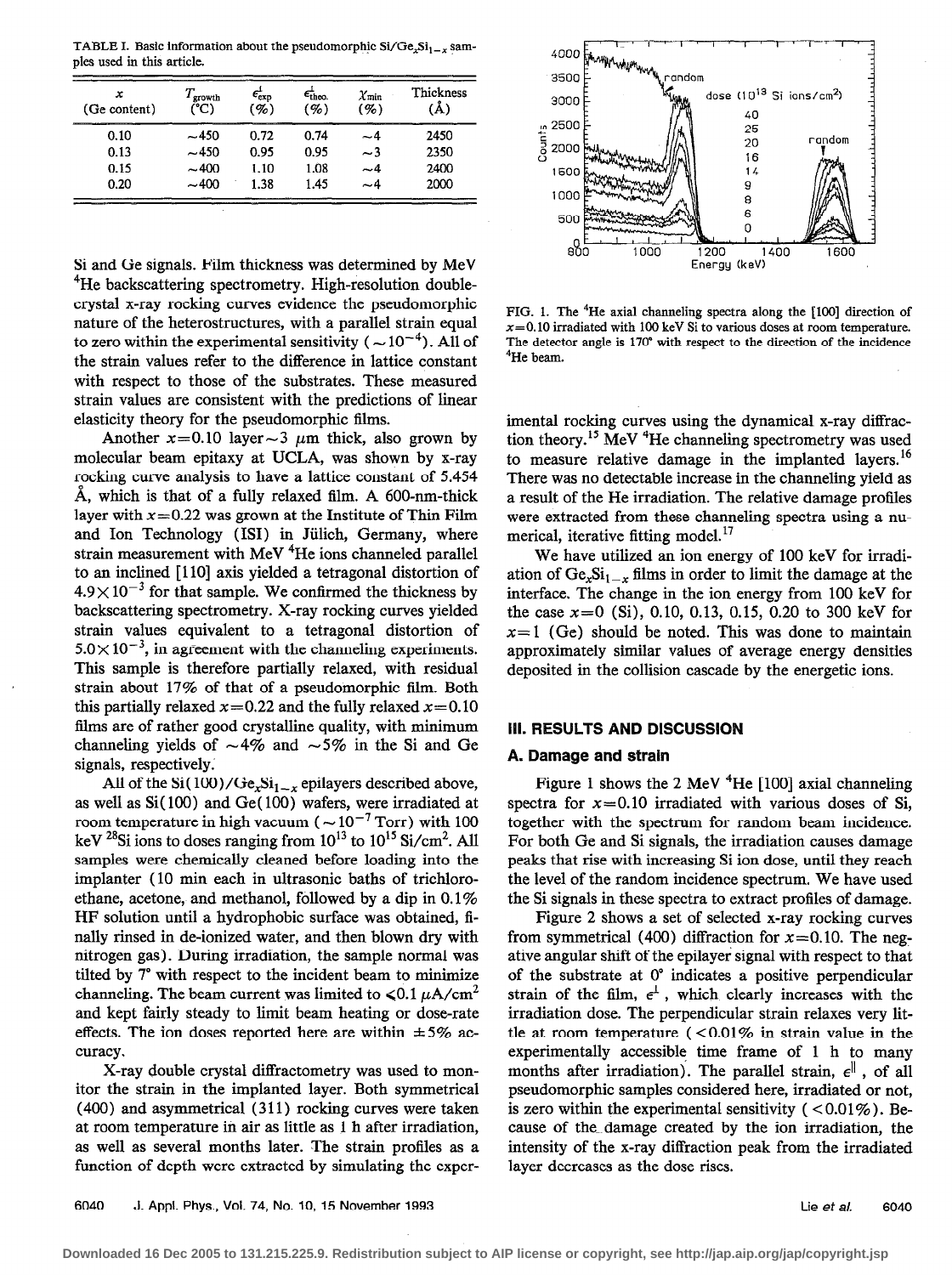

FIG. 2. The x-ray rocking curves from symmetrical (400) diffraction of  $x=0.10$  irradiated with 100 keV Si to various doses at room temperature. The samples for 6 and  $9 \times 10^{13}$  Si ions/cm<sup>2</sup> in Fig. 1 and here are identical. The origin of the abscissa is placed at the Bragg angle  $\theta_B = 45.475^{\circ}$  of the Si substrate.

## B. Dose dependence of damage

The maximum values of the relative damage profiles for Ge,  $x=0.10$  and Si are plotted in Fig. 3 as a function of irradiation dose. All curves in Fig. 3 exhibit three damage regimes: (I) there is an initially slow increase of the maximum relative damage with dose; (II) the rate of increase of the maximum relative damage accelerates after a threshold level of  $\sim$  15% is reached, and (III) finally amorphization of the sample is reached beyond a critical dose,  $\phi_c(x)$ , which is a function of the Ge content. In the case of  $x=0.10, \phi_c \sim 2.5 \times 10^{14} / \text{cm}^2$ , which is a third of that for Si self-irradiation  $({\sim}7{\times}10^{14}/{\rm cm}^2)$ , even though there is only 10 at. % Ge in the tim. It thus appears that a small addition of Ge to Si significantly enhances the retention of irradiation-induced damage. Such an effect can be explained either by an increase in the number of defects initially generated by the impact of an ion or by an increase in the fraction of the defects still present after irradiation. These possibilities are discussed further below. A recent article also showed the existence of these three regimes for



FIG. 3. The maximum relative damage in Si(100) and  $x=0.10$  irradiated by 100 keV Si, and in Ge(100) irradiated by 300 keV Si, plotted vs the Si ion dose. All irradiations were done at room temperature.



FIG. 4. The maximum relative damage in  $x=0.10$ , 0.13, 0.15, and 0.20 irradiated at room temperature by 100 keV Si. The dashed line is the TRIM calculation of the number of displaced atoms in an amorphous  $x=0.20$  irradiated by 100 keV Si at 0 K.

the case of Si in an almost identical irradiation experiment.18 An earlier article on damage in Si produced by 230 keV Si ions also reported a nonlinear increase of damage with dose.<sup>19</sup>

The maximum relative damage obtained from the channeling measurements for  $x=0.10$ , 0.13, 0.15 and 0.20 is reported in Fig. 4. We see that all curves exhibit three regimes similar to those identified in Fig. 3. It is thus clear that a nonlinear rise of damage with dose is a general feature of the way damage builds up in the Ge-Si system, under the irradiation conditions applied here. Figure 4 also shows how the maximum relative damage rises with the dose of 100 keV  $^{28}$ Si ions as predicted by the TRIM90 simulation code<sup>20</sup> for an amorphous target of  $x=0.20$  at 0 K. A binding energy of 1 eV and a threshold displacement energy of 15 eV were used as input parameters for the simulation. The computed relative damage does not correctly represent the highly nonlinear data. By concept, TRIM simulation will predict a linear dose dependence because it does not include interactions of defects. The nonlinear dose dependence of the experimental results shows that these interactions are very important. This conclusion is consistent with results reported for pure Ge and  $Si^{14,21}$ . Thus, TRIM does not serve as a relevant predictor of the retained maximum damage versus dose.

The data in Figs. 3 and 4, as well as the results of other workers, $6-14$  show that the retained damage introduced by a given dose of silicon ions increases rapidly with the addition of a relatively small amount of germanium  $(10\% -$ 20%) to pure silicon. It will be demonstrated in Sec. III D below that this increase in retained damage is not related to the initial pseudomorphic strain in the alloy film. The presence of germanium might increase the retained damage in  $Ge<sub>r</sub>Si<sub>1-r</sub>$  alloys by increasing the average energy per ion in the collision cascades, and/or by decreasing the mobility of the defects in the cascades, resulting in higher damage re-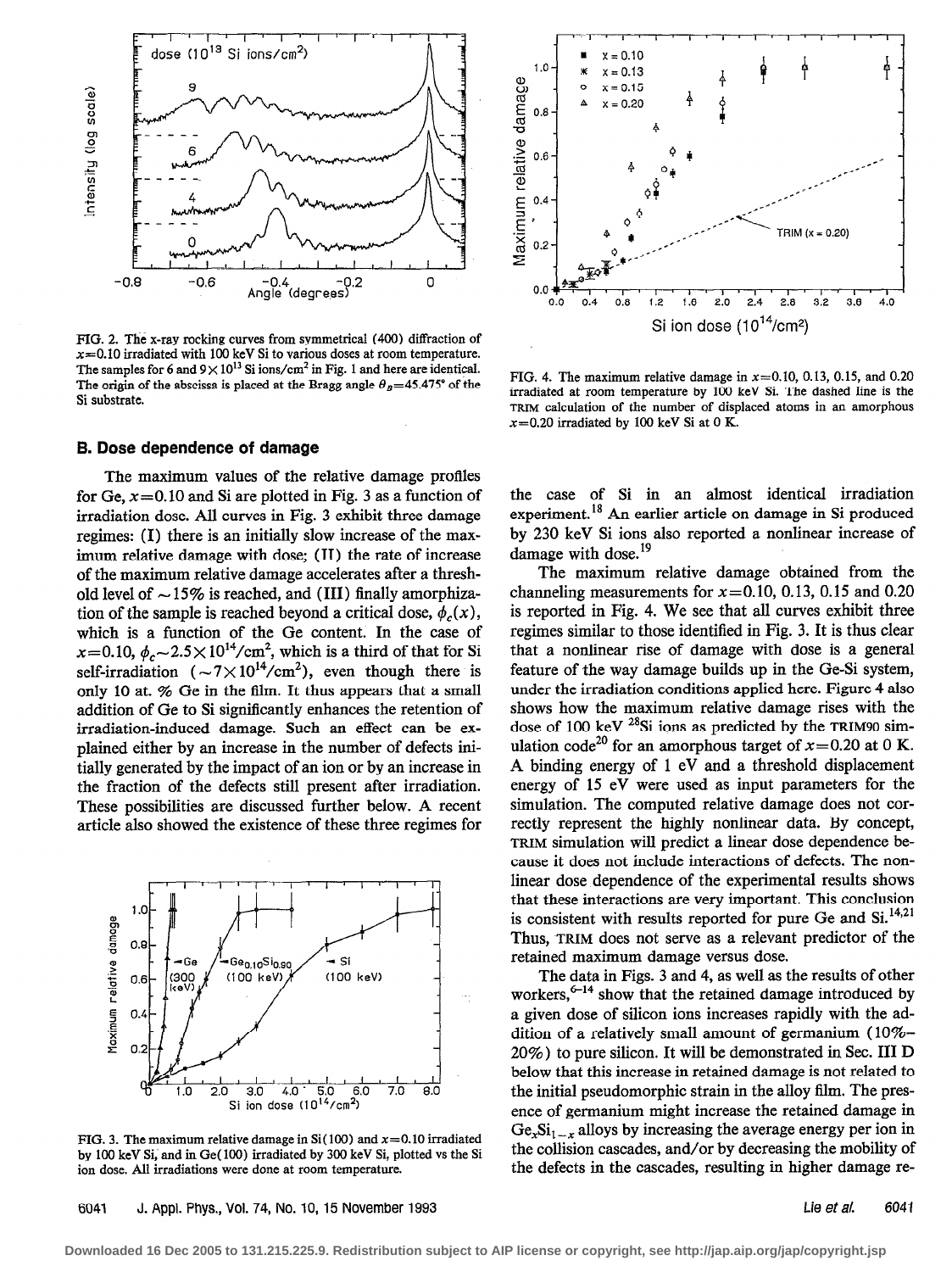

FIG. 5. The total number of displaced atoms,  $N_D$ , divided by  $v(E)$ , the component of ion energy dissipated in elastic collisions, is plotted vs the averaged energy density deposited into the collision cascade per atom,  $\vec{\theta}_{v}$ (eV/atom). The two solid straight limes were drawn using the least-meansquare fitting over all data points for bulk Ge (above), or for bulk Si (below). The dashed line is to indicate the trend as  $x$  increases in 100 keV Si irradiated  $x=0.10, 0.13, 0.15,$  and 0.20.

tention at a given bombardment temperature, as discussed in the remainder of this section.

Thompson and Walker have shown that in a given material the stability of ion bombardment damage is dependent on  $\bar{\theta}_v$ , the average energy density per atom in the collision cascades produced by the bombarding ions.<sup>22</sup> This quantity is given by

$$
\bar{\theta}_v = 0.2 \nu(E) / N_V V_R. \tag{1}
$$

 $\nu(E)$  is the component of ion energy dissipated in elastic collisions, which can be evaluated using the results of Winterbon.<sup>23</sup>  $N_v$ , is the number of atoms contained within a spheroid defined by the longitudinal and transverse straggling of the statistical damage distribution, which can also be calculated using Winterbon's tables.  $V_R$  is the ratio of an individual cascade volume to the transport cascade volume. This quantity can be estimated by using the results in Fig. 4 of Ref. 24.

We have calculated values of  $\bar{\theta}_{\nu}$  for 100 keV Si ions incident on silicon and on  $Ge<sub>x</sub>Si<sub>1-x</sub>$  alloy for  $x=0.10, 0.13$ , 0.15, and 0.20. The value of  $\bar{\theta}_v$  increases from 0.0072 eV/ atom in pure silicon to 0.0142 eV/atom when  $x=0.20$ . In order to assess the effect that this increase in  $\bar{\theta}_{\nu}$  may have on damage in these materials, we have plotted data obtained in the present work together with data from Thompson and Walker and Davies<sup>25</sup> in Fig. 5.  $N_D$  in this figure is the number of displaced atoms per incident ion determined in samples in which only a few percentages of the atoms have been displaced.  $N<sub>D</sub>$  was obtained by integrating the damage profiles extracted from the channeling spectra. In the present work this corresponds to the low dose regime I. Straight lines have been drawn using a least square fit in the figure to indicate the trend of the data for pure silicon and pure germanium. These lines give a good representation of the damage retained in silicon or germanium bombarded at room temperature using a variety of different ions and bombarding energies. If the only effect of a small percentage of germanium were to increase the density of retained defects as a result of the increase in the value of  $\bar{\theta}_v$ , the points for x=0.10, 0.13, 0.15, and 0.20 would be expected to fall very near to the line through the silicon data points. However, the points for the  $Ge<sub>x</sub>Si<sub>1-x</sub>$  alloys fall significantly above this line indicating that the effect of the germanium in the alloys is to both increase the damage as a result of the increase in  $\theta_{v}$  and to reduce the mobility of the defects in the collision cascades resulting in an increase in damage retention. Inspection of Fig. 5 suggests that these two effects make roughly equal contributions to the observed damage increases with respect to pure silicon.

A dashed line has been drawn in Fig. 5 to indicate the trend of the points as  $x$  increases. The extension of the dashed line intersects the line drawn for the germanium data points at a  $\bar{\theta}$ , value corresponding to x=0.35. It is interesting to note that Haynes and  $H$ olland<sup>11</sup> found that for  $x=0.50$  the alloy accumulates damage at about the same rate as pure germanium. These results suggest that the incremental damage accumulation decreases with increments of x above  $x=0.20$ .

It is worth pointing out, as has been done in Ref. 25, that the ordinate in Fig. 5 can also be given a scale corresponding to an effective threshold energy,  $E_d^{\text{eff}}$ , by using the modified Kinchin–Pease formulation<sup>26</sup>

$$
N_D=0.42\nu(E)/E_d^{\rm eff}.
$$

Application of this formula to the silicon data points in Fig. 5 yields an effective threshold energy ranging from about 35 eV for the data point at the lowest value of  $\theta$ , to 0.65 eV at the point with the highest value of  $\bar{\theta}_v$ . This wide variation in effective threshold is a further indication of the inadequacy of damage calculation programs, such as TRIM, which make use of a single value for the displacement energy.

#### C. Perpendicular strain versus dose

Figure 6 shows the maximum values of the perpendicular strain,  $\epsilon_{\text{max}}^{\perp}$ , plotted as a function of the Si ion dose for Ge,  $x=0.10$  and Si. The dashed line is the component of the strain in the pseudomorphic tim that is added to the initial strain as a result of the Si irradiation. Although derived from a different analytical method, the dose dependence of the irradiation-induced perpendicular strain resembles that of the damage shown in Fig. 3. Three dose regimes exist here too: first the induced perpendicular strain builds up slowly up to  $\sim 0.15\%$ ; then the induced strain rises at an accelerated rate; finally samples are amorphized. The x-ray method becomes ineffective prior to amorphization due to the loss of x-ray diffraction intensity resulting from the damage.

Figure 7 shows the maximum perpendicular strain for  $x=0.10$ , 0.15, 0.20 versus the Si irradiation dose. In all three cases the dependence of maximum perpendicular strain on dose has the same characteristics as displayed for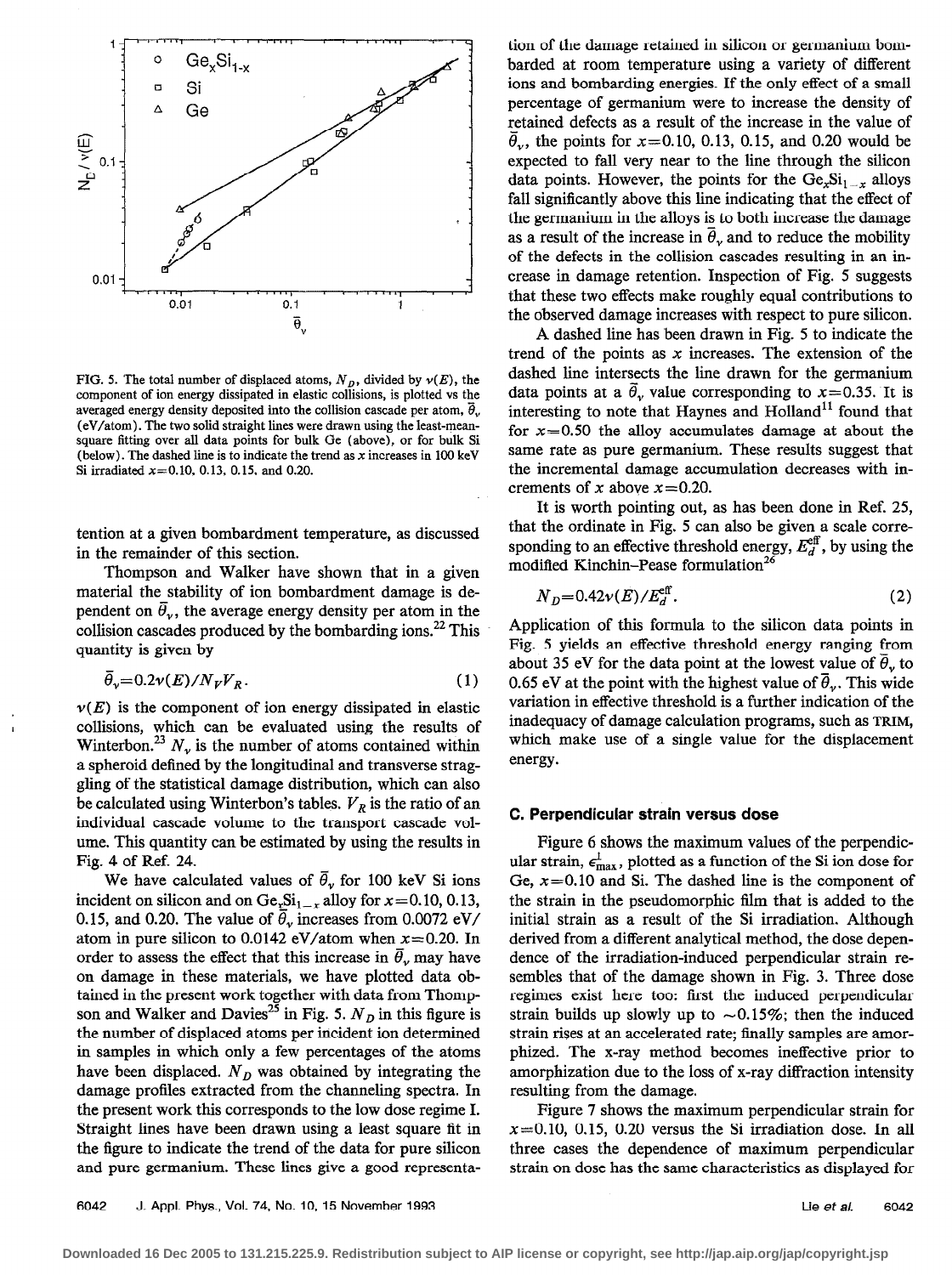

FIG. 6. The maximum perpendicular strain in Si(100) and in  $x=0.10$ irradiated by 100 keV Si, and in Ge( 100) irradiated by 300 keV Si, plotted vs the Si ion dose. The shifted dashed line shows the induced maximum perpendicular strain of the 100 keV Si irradiated  $x=0.10$ . All irradiations were performed at room temperature.

pure Si and Ge in Fig. 6. We thus conclude that in general the perpendicular strain rises nonlinearly with the dose in the Ge-Si system in much the same way as does the damage (previous section, Figs. 3 & 4).

#### D. Damage versus strain

We have shown in the previous sections and in Refs. 14 and 21 that the irradiation-induced perpendicular strain and damage are related. Also, the uniform strain in an unirradiated pseudomorphic film does not create damage measurable by channeling. These facts strongly suggest that it is the retained damage that induces the strain.



FIG. 7. The maximum perpendicular strain plotted vs Si ion dose of  $x=0.10$ , 0.15, and 0.20, all irradiated by 100 keV Si at room temperature.



FIG. 8. The maximum relative damage of  $x=0.10$  and  $x=0.20$  irradiated by 100 keV Si at room temperature were plotted vs the Si ion dose (solid lines). The maximum relative damage of a fully relaxed  $x=0.10$  and a partially relaxed  $x=0.22$ , both irradiated at the same condition as described above, were also plotted here (dashed lines) for comparisons.

## 1. Influence of initial strain

We now consider how the uniform strain, present initially in epitaxial films, affects the retained damage generated by Si irradiation. Epitaxial  $Ge_xSi_{1-x}$  films with different amounts of strain relaxation offer a convenient opportunity to investigate this question. We have done so using samples of  $x=0.10$  for both fully relaxed and fully strained layers, and with partially relaxed and fully strained samples of almost the same composition  $(x=0.22)$ and 0.20, respectively). Figure 8 shows that the initially uniform strain of the  $Ge_xSi_{1-x}$  samples does not alter the induced damage levels significantly. For both pseudomorphic and fully relaxed  $x=0.10$  layers, the curves of maximum relative damage versus the Si ion-dose are similar. The damage-dose relationships among pseudomorphic  $x=0.20$  and partially related  $x=0.22$  films are close to each other as well.

We suggest that the reason the initial strain does not play an important role here is because the elastic energy density in the film is small compared with the average energy density per atom deposited into the atomic collision cascade by the energetic ions. To see this quantitatively, the elastic energy density of an elastically isotropic material is given by

$$
U_{\text{elastic}} = 2\mu\epsilon_0^2(1+\nu)/(1-\nu),\tag{3}
$$

where  $\mu$  is the elastic shear modulus,  $\epsilon_0 \approx -0.042x$  is the elastic mismatch of the strained film, and  $\nu$  is its Poisson ratio. For  $x=0.10$  and taking  $\mu$  about 70 Gpa,<sup>27</sup> Eq. (3) gives

$$
U_{\text{elastic}} \approx 5 \times 10^{-4} \text{ eV/atom},
$$

which is about 5% of the average energy density deposited in the collision cascade during 100 keV Si irradiation of the same film. Thus the pre-existing pseudomorphic strain is unlikely to strongly affect the defect accumulation/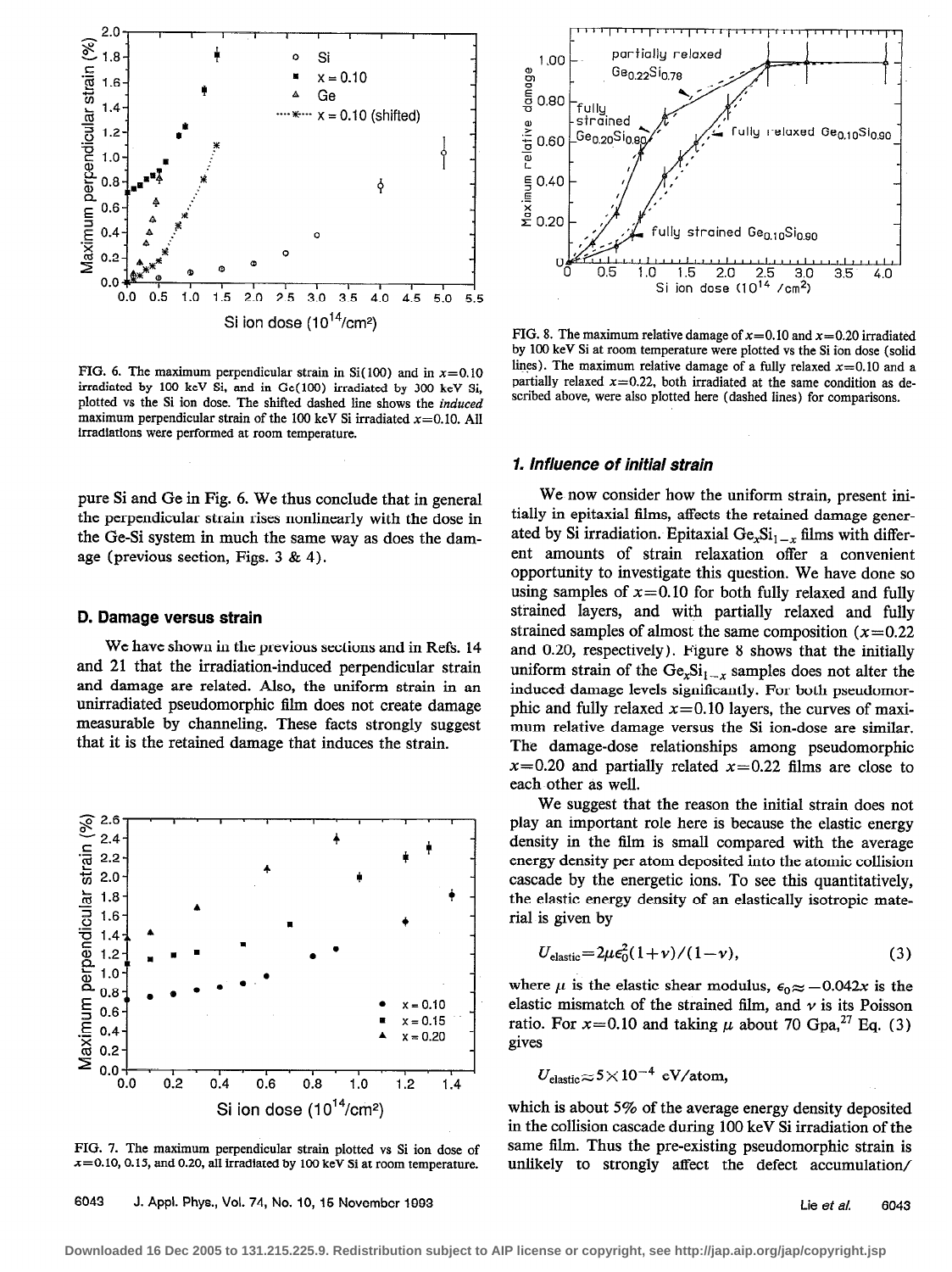

FIG. 9. The induced maximum perpendicular strain is plotted vs the maximum relative damage for  $x=0.10$ , 0.13, 0.15, and 0.20 irradiated with 100 keV Si (both fully strained and fully relaxed). The dashed line is the relationship between the maximum perpendicular strain and the maximum relative damage for bulk Si irradiated with 100 keV Si.

annihilation mechanism. Vos et  $al$ <sup>12</sup> have also suggested that the initial strain of the film may not result in damage enhancement in  $Ge_xSi_{1-x}$ .

#### 2. Damage versus induced strain

The results presented in Sec. III D 1 show that a uniform pseudomorphic strain has little effect on the retained damage measured in  $Ge<sub>x</sub>Si<sub>1-x</sub>$  at room temperature. This does not prove (in general) that a nonuniform strain will not affect the retained damage. It has been shown that in pure Ge and Si the maximum perpendicular strain generated by Si ion irradiation at room temperature is approximately linearly related to the maximum relative damage, with a proportionality constant of  $\sim 0.013$ .<sup>14</sup> This result was interpreted as meaning that in both Si and Ge it is the damage that creates strain and that equal increments of damage produces roughly equal increments of strain.<sup>14,19</sup> It is interesting therefore to relate the measured maximum perpendicular strain with the maximum relative damage for  $Ge_xSi_{1-x}$  as well (Fig. 9). The significant dislocation density in the initially relaxed layers broadens their diffrac-.tion peaks and makes the maximum radiation-induced strain difficult to determine. Therefore, only three data points at high doses are plotted for the fully relaxed  $x=0.10$  film. Also shown is the linear dependence for the 100 keV Si sample self-irradiated at room temperature.

There is a significant difference in Fig. 9 between the points for pseudomorphic  $Ge_xSi_{1-x}$  and the dotted line for Si. Because of the scatter in the data points for  $Ge_{x}Si_{1-x}$  it is not possible to determine whether or not there is a consistent dependence of the relation between strain and damage on the value of  $x$ . It is clear however that for values of  $x$  as small as 0.10, there is significantly higher strain per unit damage in the alloy than in pure silicon. It is possible that this increased strain is associated with the stabilization

of defects by Ge discussed in Sec. III B, but the present work does not permit any conclusions about the details of such an association.

The points for the fully relaxed film with  $x=0.10$  fall significantly below those for the unrelaxed alloy films and slightly below the linear relation for pure Si. A fully relaxed layer has dislocations that are absent in its pseudomorphic counterpart (and whose density is approximately  $8 \times 10^8$ /cm<sup>2</sup> for  $x=0.10$ ).<sup>28</sup> The difference in strain accumulation with damage between pseudomorphic and relaxed films may be associated with this difference in the initial dislocation density of the sample, but speculations on detailed mechanisms are not warranted at the present time.

# IV. CONCLUSIONS

( 1) The nonlinear increase of the maximum relative damage with dose is a general property of the Ge-Si system irradiated with Si ions at room temperature.

(2) Increasing the Ge content in the film strongly enhances the damage.

(3) The increase in relative damage with Ge content in the films is due to both an increase in the average energy density per ion deposited in the collision cascade and a stabilization of the damage, in roughly equal proportions.

(4) As the relative damage increases with the dose and Ge content, so does the induced maximum perpendicular strain.

(5) There is greater induced maximum perpendicular strain in pseudomorphic  $Ge_xSi_{1-x}$  films than in Si or Ge for the same maximum relative damage, but not in relaxed  $Ge_xSi_{1-x}$  films.

#### ACKNOWLEDGMENTS

This work was supported by the Semiconductor Research Corporation under a coordinated research program at Caltech and at UCLA, contract no. 93-SJ-100. D. Y. C. Lie would like to express deep appreciation to Dr. Holländer at ISI, Jülich, Germany for providing the  $x=0.22$ sample. The authors would also like to thank Dr. C. J. Tsai and Dr. G. Bai for providing the simulation programs; Dr. T. Workman, R. Gorris, M. Easterbrook for help in maintaining and repairing equipment, and Professor W. L. Johnson, Professor T. Christman, and Dr. M. Li for illuminating discussions.

- <sup>1</sup> R. People, IEEE J. Quantum Electron. 22, 1696 (1986).
- ${}^{2}$ C. A. King, J. L. Hoyt, and J. F. Gibbons, IEEE Trans. Electron Devices 36, 2093 (1989).
- <sup>3</sup> D. K. Navak, J. C. S. Woo, J. S. Park, and K. L. Wang, IEEE Electron Device Lett. 12, 154 (1991).
- <sup>4</sup>S. C. Jain and W. Hayes, Semicond. Sci. Technol. 6, 547 (1991).
- 5 K. P. MacWilliams and J. D. Plummer, IEEE Trans. Devices 38, 2619 (1991).
- <sup>6</sup>S. Mantl, B. Holländer, W. Jäger, B. Kabius, H. J. Jorke, and E. Kasper, Nucl. Instrum. Methods B 39, 405 (1989).
- 'B. T. Chilton, B. J. Robinson, D. A. Thompson, T. E. Jackman, and J.-M. Baribeau, Appl. Phys. Lett. 54, 2 (1989).
- \*D. C. Paine, D. J. Howard, N. G. Stoffel, and J. H. Horton, J. Mater. Res. 5, 1023 (1990).

6044 J. Appl. Phys., Vol. 74, No. 10, 15 November 1993 **Liefeld State Contract Contract Contract Contract Contract Contract Contract Contract Contract Contract Contract Contract Contract Contract Contract Contract Contract**